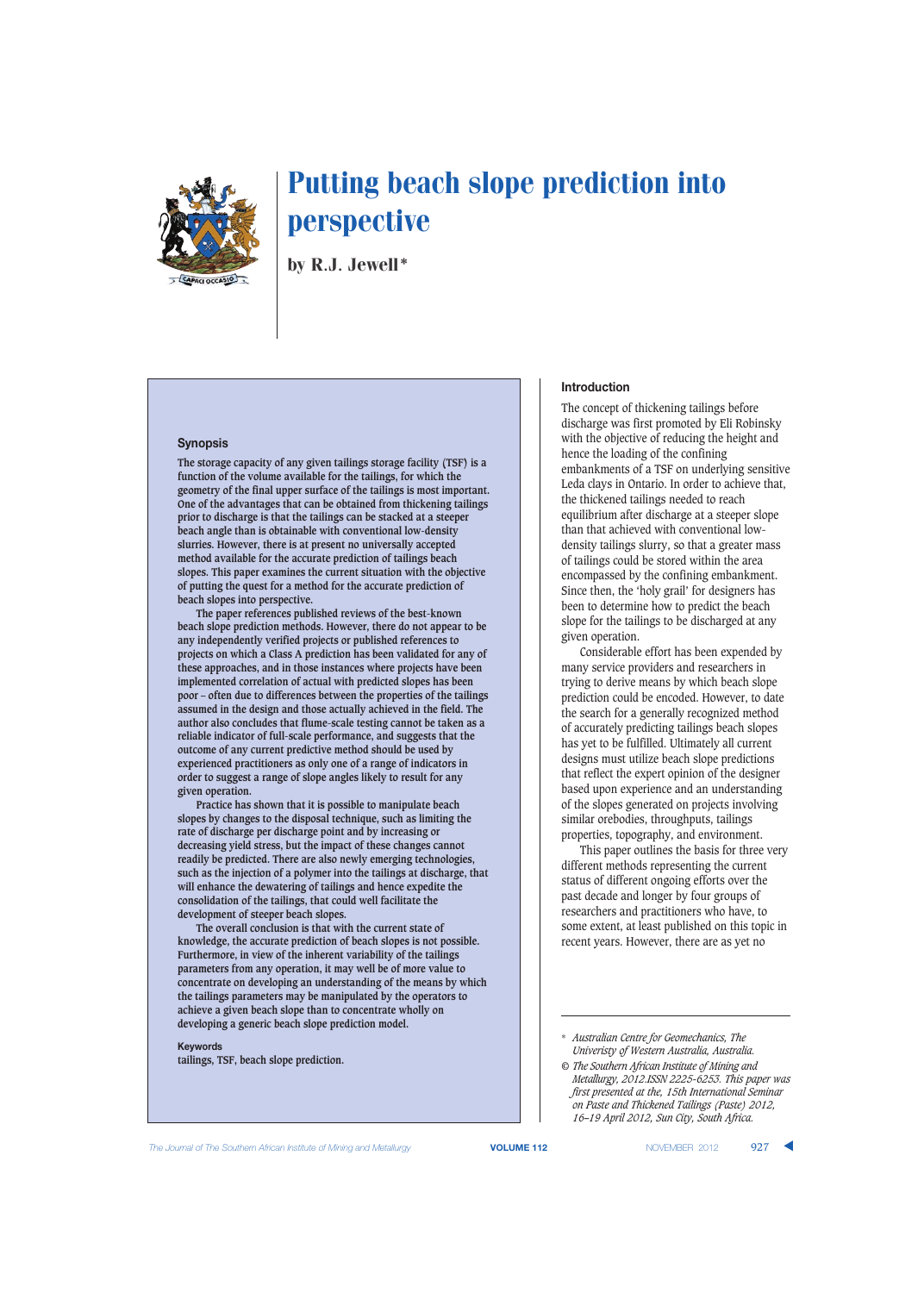independently verified projects or published references to projects on which a Class A prediction has been validated for any of these methods. Until that occurs, and despite any claims by the proponents to the contrary, the current predictions should be viewed only as 'best practice' predictions to be used by experienced practitioners as one of a range of indicators in order to suggest a range of slope angles likely to result for any given operation.

What is clear, however, is that the variations inherent in any mining operation over the long term, including the properties of the orebody, plant throughput, thickener underflow density, etc., can result in considerable fluctuation in the properties of the tailings discharged into a TSF. The result is that specific parameters used in any design may change over time and nullify any beach slope prediction. Accordingly, it may well be that greater attention should be paid to means by which the properties of the tailings delivered to, and the discharge techniques into, the TSF may be modified to achieve any desired design slope, than to the accuracy of the original prediction.

This paper examines the current situation with the objective of putting the quest for a method for the accurate prediction of beach slopes into perspective.

#### **Background to TSF development**

In early mining operations the tailings generated were allowed to spread unchecked into the nearest available gully, which may or may not have been a waterway of some description. Subsequently, a number of different means of disposing of the waste product have been developed and practiced for reasons including:

- ➤ To constrain the extent of the area covered by tailings
- ➤ To enhance the recovery of process water
- ➤ To retain the tailings to permit reprocessing at some later stage
- ➤ To limit the potential for the release of contaminants and damage to the environment.

Early mining operations generally had a low throughput, and even when deposited at low density there was mostly ample time for the tailings slurry to dry out and stabilize as the tailings built up in the TSF. Owing to the increase in scale of mining operations and the desire to fit more tailings onto any given footprint and reduce transport costs, the rate of build-up of tailings into TSFs has increased. To facilitate the recovery of minerals from the ore, commination processes are producing finer tailings which retard the drying process, and all of these factors are resulting in the TSF embankments now often retaining extensive deposits of saturated tailings. There have unfortunately been major failures of aboveground TSFs due to surface water overtopping the embankment and the subsequent liquefaction of the tailings, which have resulted in many deaths and considerable environmental damage. The desire to provide safer storage facilities is just one of the factors leading towards the adoption of thickening tailings technology.

The beach slopes of conventional tailings discharged as a low-density slurry have traditionally been very shallow, varying from around 1% at the point of discharge where the coarse fraction was deposited down to near zero at the toe of

the slope where the very finest fractions come to rest at the decant pond as a result of segregation. There is a requirement in these facilities to provide a freeboard on the confining embankments sufficient to retain the decant pond containing both the supernatant water and rainfall runoff as well as any displacement of tailings due, for example, to liquefaction. This requires that the confining embankments are constructed to a level above the top of the beach, and in most cases steepening of the beach slope would actually be detrimental to the available storage volume of the TSF.

With the introduction of thickened tailings technology, the tailings are transported and discharged into the TSF at a higher consistency. As a result, the tailings release less supernatant water on discharge and have higher yield shear stresses that often result in steeper beach slopes. The tailings are still susceptible to liquefaction, but under normal circumstances a storage facility can be designed to safely store tailings above the embankment height, and therefore being able to predict the slope of the beach has significance in terms of estimating the available storage volume.

It is four decades since Eli Robinsky first espoused the concept of thickening tailings to reduce the height (and base loading) of confining embankments for a central discharge scheme at the Kidd Creek mine in Ontario (Robinsky, 1999). Since that first unsuccessful attempt, the capabilities of thickeners and pumping equipment have developed to the extent that quite high yield stress slurries can now be produced and transported to discharge. The stack geometry controls the storage for a given footprint, and this has led to many innovative and individual designs for TSFs taking advantage of the natural topography of the available sites, as is evident in the many published references to projects around the world.

#### **Beach slope prediction experience**

Robinsky based his beach slope predictions on the slopes obtained in flume tests using representative tailings samples, and it appears from the literature that many other practitioners since then have based their predictions on similar data. There are also a number of references in the available literature to operations in which no basis is provided for the beach slopes predicted; some quasi-rational predictive method has been outlined or the prediction has been based upon nothing but experience with other operations having similar geometry, tailings parameters, throughput, etc. Unfortunately, experience has shown that the beach slopes developed in the field have never even nearly approached the slopes developed in laboratory-scale flume testing and indeed, anecdotal evidence suggests that there are many examples of operations in which the design predictions for tailings beaches have not been realized—regardless of the method of prediction.

One of the challenges faced in expanding on this topic is that in many cases the original predictions are not readily available. However, in a recent paper (Jewell, 2010) this issue was discussed in terms of a design prediction for a major, but unnamed copper project as follows.

The plant was to consist of two banks of very large diameter deep cone thickeners, each thickener with a design

▲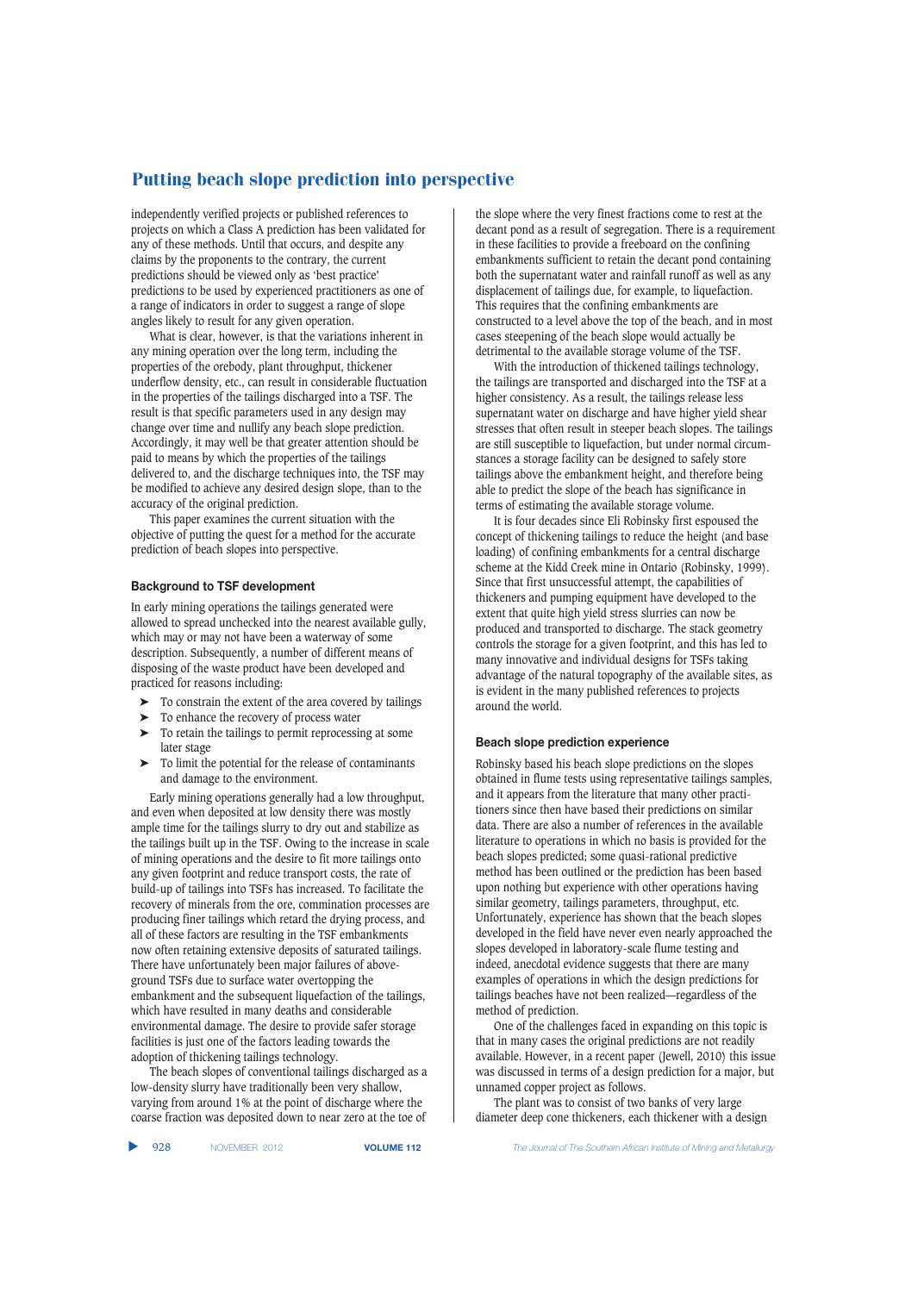throughput of the order of 12 000–15 000 t/day. The thickeners were to be established at an elevation such that the tailings were expected to be discharged primarily under gravity with limited shear thinning and to spread out across the TSF footprint at beach slopes of somewhere between 5% and 8%.

There was no way in which these predictions could be challenged, except to note that beach slopes of that magnitude had not been developed on a continuous basis and/or at that rate of throughput at any operation involving deep cone thickeners anywhere in the world at that time (or since). On the basis of experience with similar thickened tailings operations, it appeared to be more prudent to consider a range of beach slopes of between say 2% and 5% for the design process.

In justifying that lower beach slope, it appeared prudent to consider the Miduk copper project in Iran, for which the design prediction for supergene ore (as listed by Williams *et al*., 2006) was 3.5% and it was expected that the underflow percentage solids and beach angle would increase slightly as the change to hypogene ore occurred. The 2006 paper indicates that the beach slopes measured during a survey in August 2005 were around 2.3% to 2.4%, and the beach slope listed in the 2008 paper for the project was 2.5%. Both projects involved copper tailings thickened by deep cone (very high density) thickeners with a high daily throughput, and were considered to be sufficiently similar to justify an expectation that the tailings would form similar beach slope angles.

In a relatively recent paper (Williams *et al.*, 2008) the authors have compiled a list providing relevant details of 34 thickened tailings operations worldwide, and this remains the most comprehensive source of information of these operations yet published. These observations have confirmed the view that the expectation of developing beach slopes of 5% to 10% with raw thickened tailings slurry is unrealistic. Only one mine site is shown on the list as achieving a beach slope in excess of 5%, and that is the Bulyanhulu operation in Tanzania, which is listed as having a maximum beach slope of 10%. Bulyanhulu is, however, almost unique in that it is an underground mine and all of the tailings are first filtered to produce a filter cake for incorporation into the mine backfill operations. Any excess is first conditioned back to a high (and very uniform) consistency and pumped to an above-ground TSF and discharged at a low rate through multiple towers to achieve the steep beach angles. Even on that project there is anecdotal evidence to suggest that scouring and washouts have occurred on the beaches when the tailings were conditioned back to a lower consistency than planned before discharge.

To be completely fair and rational about any discussion about beach slopes, one needs to be aware that in many cases the poor correlation between prediction and practice can also relate to the discrepancy between fundamental design assumptions used as inputs to beach slope models and the conditions that actually apply during operations. In a recent paper (Seddon and Fitton, 2011), the authors note that even in relatively stable operations there will be unavoidable variations in inflow rate and rheology which must be taken into consideration in the design. For example, the type or mix

of ore may also vary during the mine life with impacts on the resulting slurry rheology, as well as conscious decisions regarding the operation of thickeners that result in a change in solids concentration and slurry rheology. Finally of course, site operations and depositional methods can have a significant influence on local flow rates in the tailings, and hence beach slope.

#### **Beach slope prediction methods**

A comprehensive review and comparison of the methods of beach slope prediction and control of stack evolution was presented in a paper by Simms *et al.* (2011), to which should be added the work presented independently by Li (2011) at the same forum. These papers presented the current status of different ongoing efforts over the past decade and longer by four groups of researchers and practitioners who have to some extent at least published on this topic in recent years. In effect, there are to our knowledge three very different methods being pursued.

Simms *et al.* (2011) wrote that a model largely developed by Tim Fitton (building on a decade of work by ATC Williams), integrates non-Newtonian open channel flow and sediment transport, in which it is assumed that the maximum beach slope corresponds to the slope of a channelized tailings flow in which the tendencies for erosion and sedimentation reach equilibrium. On the other hand, Simms wrote that the basic premise of the method developed by Gordon McPhail is that the beach slope profile is related to the dissipation of the energy of the tailings (now quantified as 'stream power') as they move downslope in a flow channel. McPhail first formulated this by applying an 'entropy'-based approach to the problem of assessing the attainment of equilibrium as the tailings are discharged and flow down the beach. Allan Li (2011) wrote that in his approach, 'the model is developed based on solid mechanics and fluid mechanics principles satisfying limit equilibrium conditions and energy conservation'.

In order to apply each of the models and to predict beach slopes, the proponents need input parameters for the operation (e.g. throughput and thickener underflow design density) and properties of the tailings (e.g. specific gravity, particle size distribution, and rheological test data including yield stress and viscosity) In addition, Li (pers. comm., January 2012) looks for topographical data for the proposed TSF and the number of proposed spigots in a multiple discharge system, while McPhail (pers. comm., January 2012) suggests that beach trial testing at a moderate scale be undertaken to obtain additional data used in his formulation.

#### *Validation of beach slope prediction models*

To our knowledge, there are as yet no independently verified projects or published references to projects on which a Class A prediction has been validated for any of these approaches. Until that occurs, and notwithstanding any claims by the proponents to the contrary, the current predictions should be viewed as 'best practice' predictions to be used by experienced practitioners as only one of a range of indicators in order to suggest a range of slope angles likely to result for any given operation.

**The Journal of The Southern African Institute of Mining and Metallurgy <b>VOLUME 112 VOLUME 112** NOVEMBER 2012 929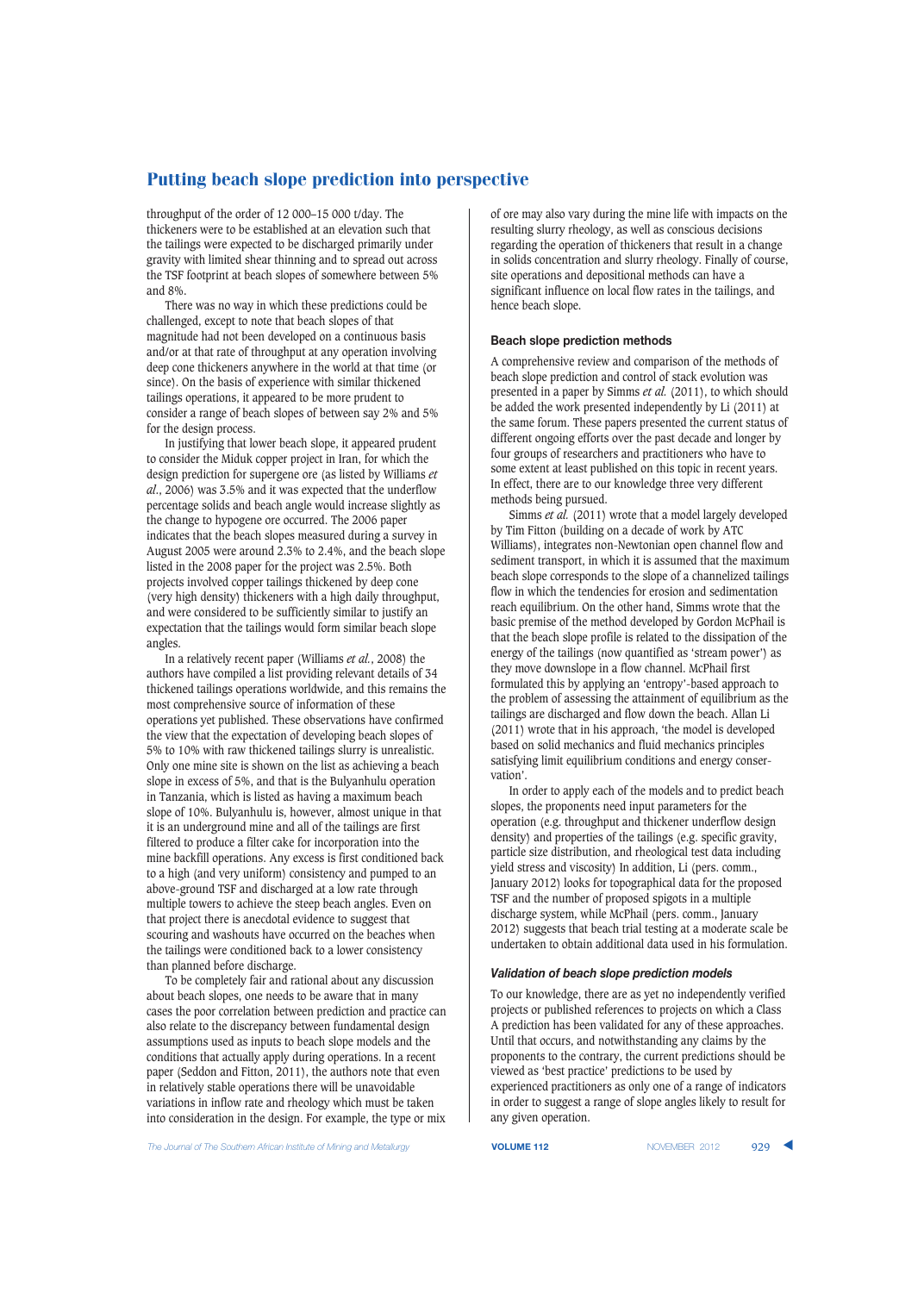The three different approaches to beach slope prediction introduced above were subjected to vigorous discussion at a workshop expressly convened for the purpose and held in conjunction with the Paste 2011 seminar and attended by 65 practitioners. There were a number of outcomes of the workshop that are relevant to this discussion. For example:

- Laboratory-scale flume testing is not a viable method for predicting a beach slope. Clearly, the slopes generated in both flume tests and in the field are functions of the yield shear stress of the tailings, but not all of the factors influencing the beach slope in the field are 'in play' in the flume (and *vice versa*). Slopes developed in the flume are demonstrably steeper than in the field. and to date no valid relationship between the two has been established
- ➤ Field observations suggest that beach slopes achieved to date in the field for thickened tailings derived as thickener underflow have rarely exceeded say 2.5% to 3% over an extended period. Hence, design predictions steeper than that for conventional thickened tailings operations should be treated with caution, and indeed for most operations beach slopes of 1.5% to 2% will be more likely
- ➤ There is a need for further work to validate whether any one (or all) of these three different design approaches will eventually be capable of accurately predicting beach slopes for tailings. To be generally accepted, this will ultimately need an approach in which Class A predictions are made on the basis of input parameters (ideally standard test data) and then compared with actual slopes generated in the field once operations are under way
- ➤ There is a need for data from field operations suitable for the undertaking of Class A predictions. The industry is to be urged to facilitate data being made available to the different research teams to enable comparative studies to be undertaken
- ➤ The final beach slope can be manipulated by modifying the thickener underflow and by changes to disposal techniques, and attention to these operating issues is required for any given beach slope to be achieved.

### *Modifying tailings properties and operations to increase beach slopes*

Seddon and Fitton (2011) have attempted to quantify the effect that relatively minor variations in the mineralogy of the orebody, the geotechnical or rheological parameters of the tailings, or of changes to the operation, such as rate of throughput or discharge technique, can have on the resulting beach slope. One objective of the authors appears to have been to provide an explanation as to why the upper surface of thickened tailings beach slopes are almost inevitably steeper near the discharge point than at the toe of the slope. Thickened tailings would not be expected to segregate and hence should produce linear beaches rather than having a concave upper surface as is commonly observed. What is evident from the paper, however, is that it would appear prudent to treat any beach slope prediction as an indicative value that may be manipulated by subsequent operating practices.

In practice it is clear that the rate of discharge of tailings at discharge can have an effect on the resulting beach slope. The greater the volume and velocity of discharge, the greater the tendency for the tailings to scour flow channels, to flow further down the slope, and to produce a flatter beach. Reducing the volume and velocity of discharge at any given location by means of dividing the flow between a number of discharge points (e.g. spigots) has been shown to produce laminar flow, resulting in less scouring and steeper beach slopes, and introducing multiple spigots is the most common discharge technique in general use to achieve this result.

In addition to modifying the rate of discharge of the tailings, another technique that might be adopted in order to increase the beach slopes at discharge is to increase the yield shear stress of the discharged tailings. This may be achieved by one or a combination of:

- ➤ Modifying the thickener operations to achieve the design density and hence shear stress in an underperforming thickener underflow when appropriate
- ➤ Increasing the efficiency of the thickener to produce a higher underflow density than originally designed, if that is possible
- ➤ Altering the components of the system of transport of the tailings from the thickener to the TSF to reduce the losses to shear stress in the pumps and pipeline, i.e. reduce shear thinning
- ➤ Efficient management of an appropriate deposition strategy.

In addition to the techniques listed above there is another concept, still in the early stages of development, that may well prove to be very beneficial in terms of reducing the variability in the rheology of the tailings at discharge and increasing the probability of being able to produce a consistently higher beach slope. This concept, which is already proving to be of particular value in treating the fine-grained fraction (slimes) of tailings (and also potentially the total tailings stream), involves the injection of a polymer into the tailings at discharge as is explained in more detail in the following section.

#### **Polymer modification of tailings at discharge**

The impetus to find an improved means of treating the finegrained (slimes) fraction of tailings has recently resulted in the promotion of polymers that, when injected into the tailings at discharge, create a flocculated structure that has the effect of enhancing the drainage of water from the fines (as supernatant water) and consequently expediting the consolidation of the slimes. This technique is currently being used in trials with very low density slimes (mature fine tailings) at oil sands operations in Alberta as well as in trials at bauxite operations in Western Australia.

The alumina industry in Australia has traditionally separated the coarse and fine fractions of the tailings derived from the bauxite, with the sand fraction being used to construct embankments for above-ground TSFs and other construction uses, while the slimes have been thickened to a paste and discharged into the TSFs. The slimes are discharged in relatively thin lifts and allowed to dry through evaporation before subsequent lifts are placed. The drying

▲

930 NOVEMBER 2012 **VOLUME 112** *The Journal of The Southern African Institute of Mining and Metallurgy*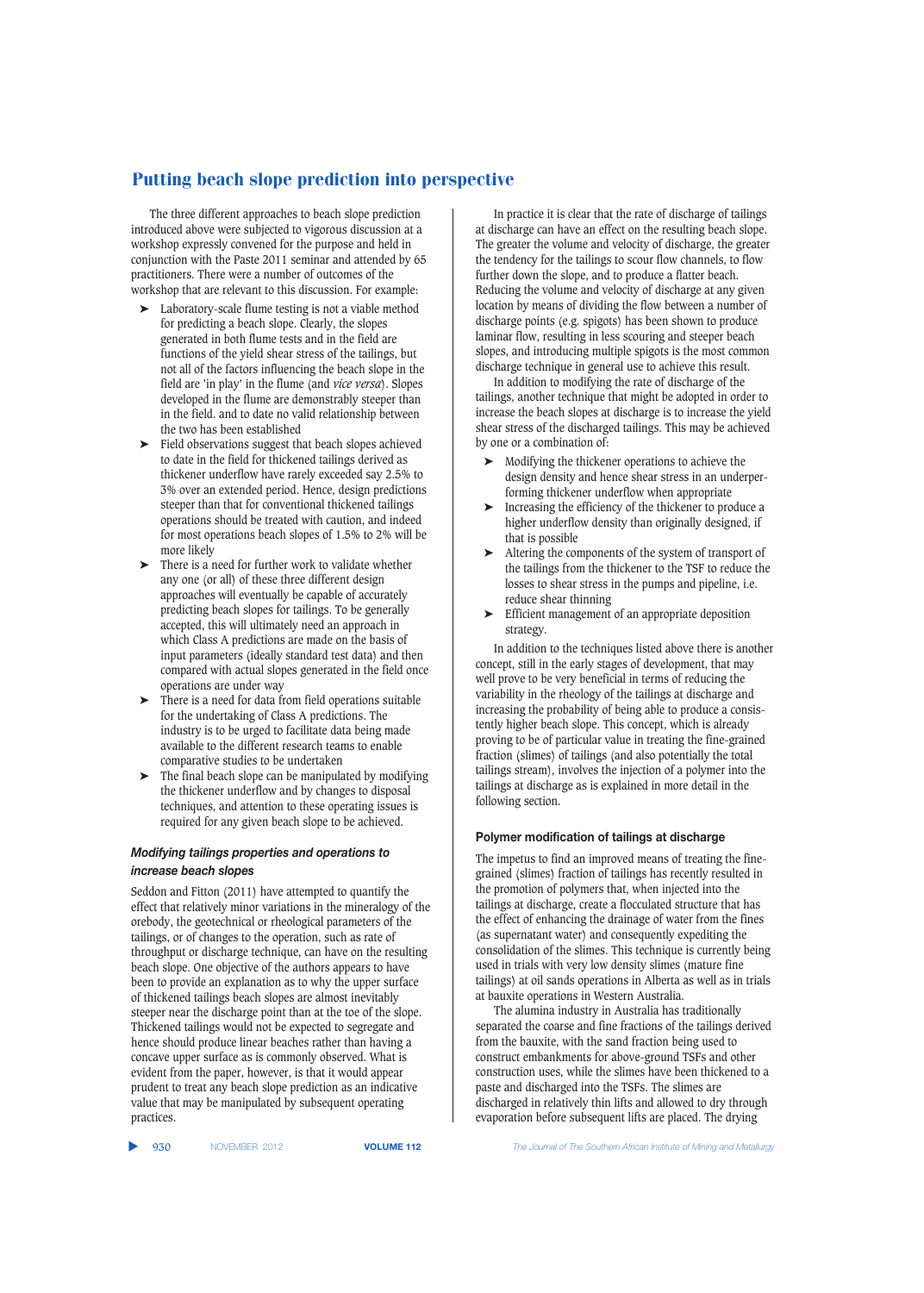time varies with the time of the year, but an average time to dry a 300 mm thick lift appears to be around 100 days. Current trials with the polymer injection concept are showing that the enhanced release of supernatant water is enabling the movement of equipment and personnel onto the 'red mud' tailings within some 20 or so days, which will significantly reduce the cost of tailings storage through a reduced time between lifts and reduced TSF area requirements.

At least one magnetite iron ore mine in Western Australia is understood to be in the process of applying the technique on a very large scale, and another is still in the design phase. The objective for these operations is to increase the beach slope that can be achieved for the tailings in the TSF (as a consequence of the increased yield stresses that will result from the enhanced drainage and expedited consolidation of the discharged tailings).These magnetite tailings have a very low content of clay-sized particles and essentially no clay minerals, and will not be classified into coarse and fine fractions for processing. Accordingly, the (rock flour) tailings will contain the total range of particle sizes and a successful application will demonstrate that the technique can treat more than the slimes fraction alone.

A limited search for references has unearthed papers relating to the injection of a polymer into tailings at discharge that refer to two main polymer manufacturing companies – BASF (CIBA) and SNF. Four papers, Kaiser *et al.* (2006), Adkins (2008), Daubermann and Foldvari (2009), and Berger *et al.* (2011) relate to the use of the CIBA/BASF product RHEOMAX; one paper on modifying coal washings with an SNF polymer by Bembrick (2008,) and a paper by Wells *et al.* (2011) on the modification of MFT fines at Suncor with an SNF polymer. Another paper on MFT oil sands tailings at the Muskeg River Mine in Northern Alberta by Matthews *et al.* (2011) provides interesting and very similar data, but without any details of the polymer involved.

The paper by Wells indicated that in the Suncor trials the effectiveness of the polymer in increasing yield stress and enhancing the drainage of water from the tailings is closely related to the extent of shearing to which the injected tailings are subjected, and that this is an aspect that is still under investigation. Very importantly, in this trial and the one conducted at Muskeg River, the supernatant water was reported to be essentially clear, thus suggesting that the water had been effectively separated from the fine particles in the slimes.

At least two trials have been conducted in Western Australia on fine-grained alumina tailings involving in-line injection of polymers into tailings at discharge. The 'red mud' tailings produced at such alumina operations generally dry out and consolidate slowly, being both very fine-grained and having a significant clay content. The relatively rapid drying, increased yield stress, and lack of segregation down-slope being observed in the local trial are encouraging, as these alumina fine-grained tailings consist primarily of clay minerals.

These references suggest that injecting a polymer prior to discharge to modify the structure of the tailings is a technique that was probably first undertaken within the last five or so years, which might explain why so few references to such applications have been identified. Most of the papers found have been authored by personnel employed by the

chemical companies, or relate to trials set up in conjunction with the chemical companies to examine the viability of the technique, and suggest that there are as yet few if any operations already applying the technique in the field (or willing and authorized to publish their findings).

Further investigation would be required in order to ensure that this concept would be suitable for any given operation. The technique appears to have first evolved as a means of enhancing the release of supernatant water from tailings at discharge (and in the process, clarifying the water), which could be very valuable for example, for dewatering the slimes in red mud, oil sands, mineral sands, and similar operations and possibly facilitating the return of slimes directly to backfill. However, if the increase in yield stress at discharge due to expedited consolidation of the tailings also facilitates an increase in beach slope, this concept could well revolutionize tailings management around the world where the increase in costs for the polymer and upgraded management that will necessarily be associated with the technique can be justified.

#### **Conclusions**

A comprehensive review and comparison has been reported (Simms *et al.* 2011) of three known but very different methods for the estimation of a beach slope in tailings deposits. These are essentially techniques developed by different consultants and used by them in-house on their design projects, but as yet no generally accepted method of accurately predicting tailings beach slopes is available.

There is a need for further work to validate whether any of these three or other design approaches will eventually be capable of accurately predicting beach slopes for tailings. Until that occurs, the current predictions should be viewed as only one of a range of indicators to be used by experienced practitioners in order to suggest a range of slope angles likely to result for any given operation.

Laboratory-scale flume testing is not a viable method for predicting a beach slope. Slopes developed in the flume are demonstrably steeper than in the field, and to date no valid relationship has been established between the two.

There appears to be a relatively poor correlation to date between beach slopes achieved in practice and the initial design values. This may be the direct result of imprecise slope prediction methods, but there are likely to be at least as many cases where the poor correlation is due to the discrepancy between fundamental design assumptions used as inputs to beach slope models and the conditions that actually apply during operations.

While it will be important to pursue the concept of developing a validated, uniformly accepted, and accurate method for beach slope prediction, it is also important to accept that any prediction will only be as relevant as the design parameters, which will inevitably vary with time on all operations. However, the beach slope can be modified during operations by a number of techniques, and it may be more important to recognize and adopt those techniques as appropriate to massage the beach slope in the field to meet the design profile than to make an accurate prediction in the first place.